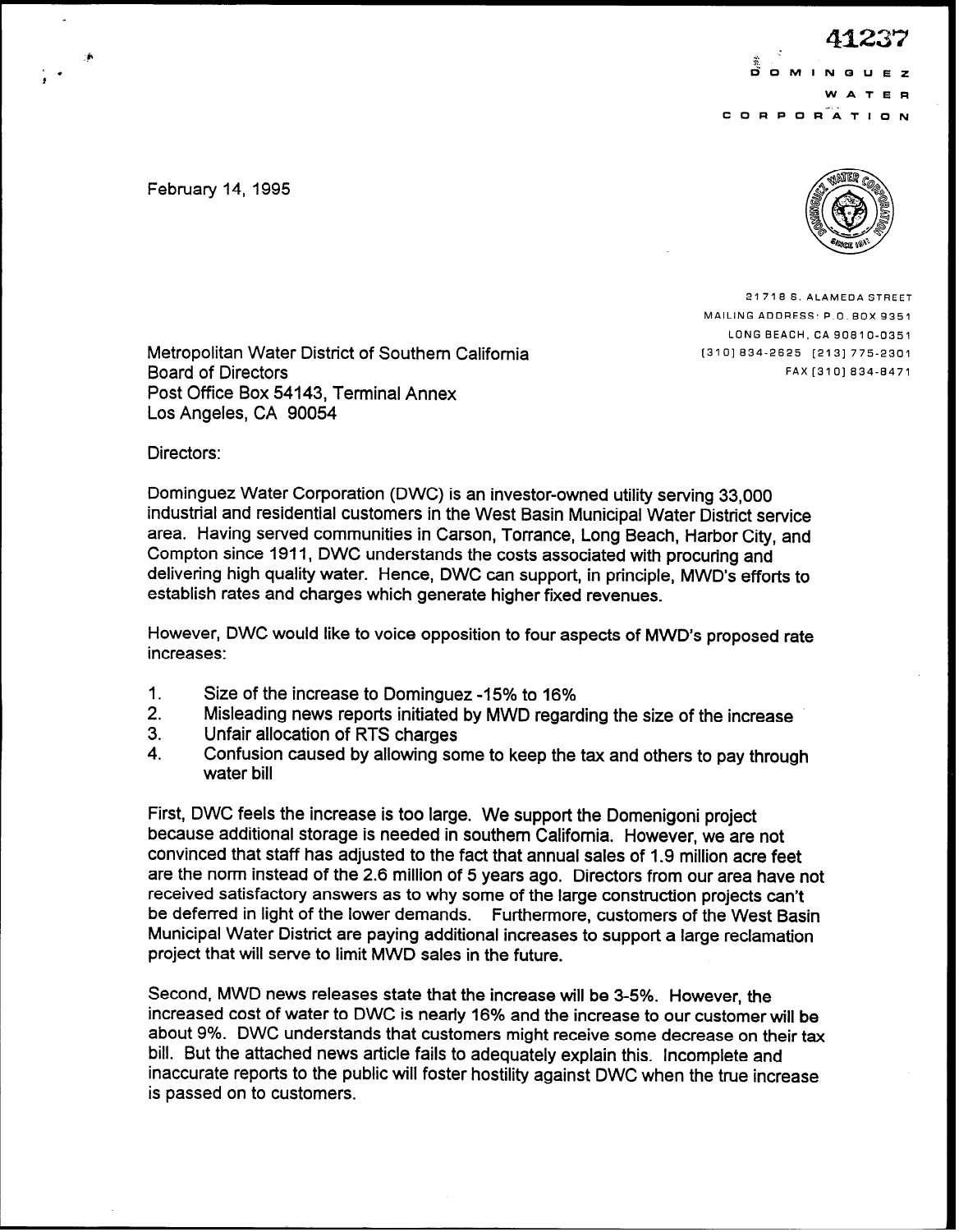Third, DWC firmly believes that MWD unfairly penalizes those who participated in MWD's In-Lieu Seasonal Storage Program (ILSSP) by basing readiness-to-serve charges upon total water purchased during 1992-3 and 1993-4. DWC participated fully in the ILSSP in 1992-3 and 1993-4. In fact, over 40% of DWC's purchases were made as a result of the ILSSP, although company wells are capable of pumping over 50% of DWC's annual demands. In addition, Dominguez has increased its construction spending to add pumping capacity in order to fully utilize the seasonal offerings. The use of a four-year moving average of total purchases to determine future readiness-toserve charges will mean that DWC and other participants in the ILSSP will pay readiness-to-serve charges at least through 1998-99 based on in-lieu purchases. DWC feels this allocation is unfair because MWD staff indicated less than a year ago that ILSSS purchases would be exempt from readiness-to-serve charge calculations. So DWC took part in the program without knowing that it would eventually be made to pay for this participation.

Fourth, DWC objects to the fact that member agencies are being given the option to collect the readiness-to-serve charge through property taxes or water bills. This is unfair to investor-owned utilities which do not have this option. In order to allow the public to make an accurate comparison of water rates, all member agencies should be required to collect the charge through water billings. Conservationists support this point-of-view; they also assert that water charges should be levied on the water bill.

In light of these objections, DWC recommends further review of the proposed rate increase. By deferring some capital expenditures, MWD could lower the increase. DWC also asks for more accurate reporting of the increase; a more fair allocation of RTS charges; and requirement that the RTS be collected on water bills.

Sincerely.

C.W. Porter President

DOMINGUEZ WATER CORPORATION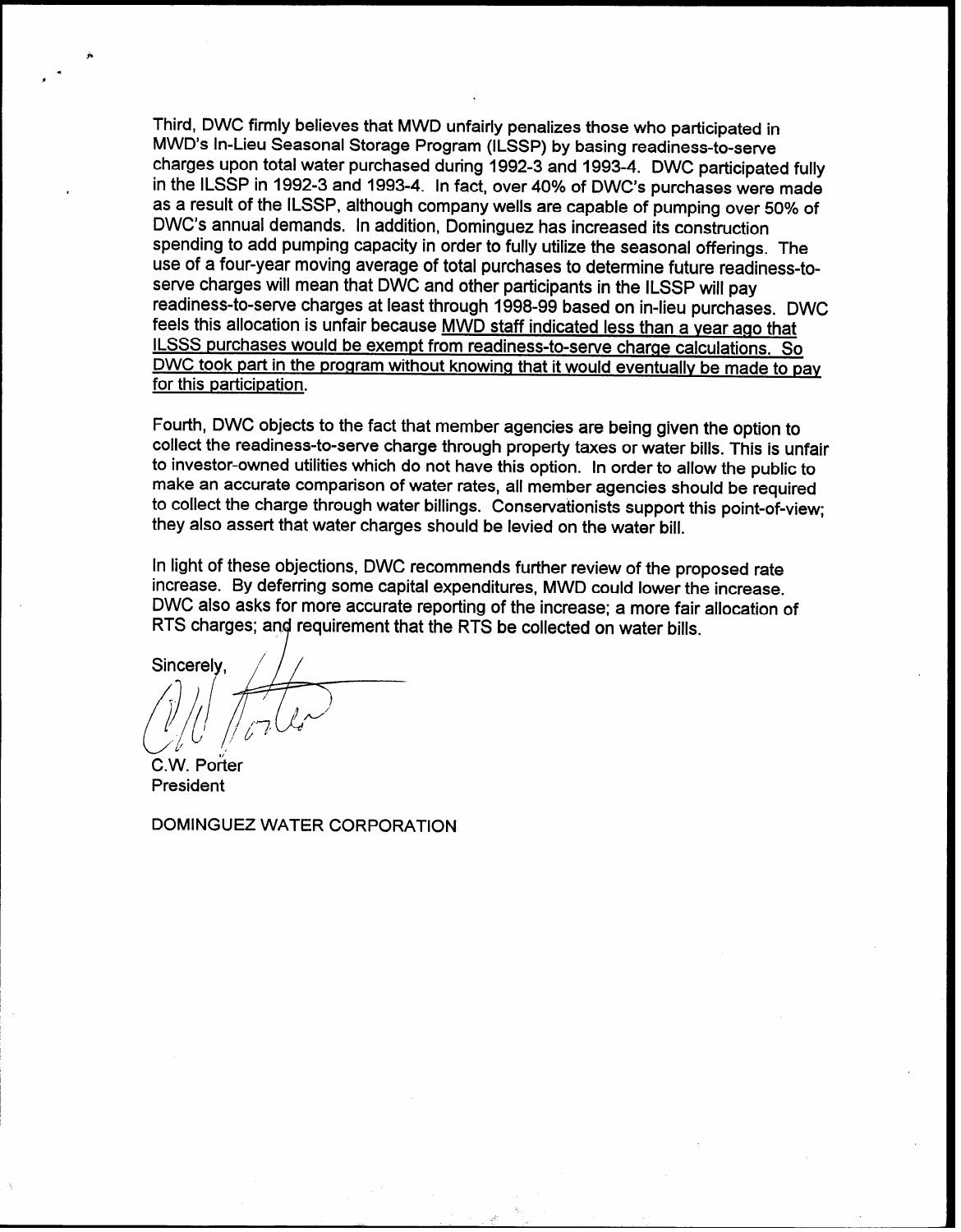zowes<br>**BA** The Daily Breeze Wednesday, January 11, 1995 B5 :

\_\_\_\_\_\_\_ \_.- .-\_--- \_.- ---p-m-.-

What is this

# MWD proposes increase in drinking-water rates |

### From news service reports buys, Wodraska said.

 $\cdot$  -  $\cdot$ 

trict's board of directors recommended a proposal Tuesday to serve" charge, which will be increase drinking water rates by split among the members based increase drinking water rates by split among the members based 3.4 percent, in an effort to bol- on their average water purchas-3.4 percent, in an effort to bol- on their average water purchasster its capital improvements es over a rolling period of time, program and bond ratings.

The rate increase for treated drinking water will be discussed at a public hearing on Feb. 14, and, if approved, it would go into effect on July 1, said MWD General Manager John Wodras $k$ a.  $\qquad \qquad \blacksquare$ 

revenues it needs to build facili- , their service areas, rather than ties to help ensure a reliable reflect the readiness-to-serve water supply for coastal Southern California," he said.

Overall, the proposed water rates and new charges to<br>MWD's 27 member agencies could amount a 5.1 percent in- public hearing on the standby crease in wholesale-level costs, charge will be held April 11, depending on usage and the with board action expected amount of water each entity<sup>-</sup> May 19.

The Metropolitan Water Dis-  $\,$  A major part of the revenue et's board of directors recom- structure is a "readiness-toes over a rolling period of time,<br>he said.

> Revenues from the charge will cover the district's bond payments for water quality and dependability projects not paid by property taxes.

Several member agencies "This new financial structure - tain the MWD "standby" have indicated that they will reprovides Metropolitan with the -- charge on properties within 'charge in their consumers' bills, 'he said. '

> Those agencies have until March 1 to decide which route to choose, Wodraska said. A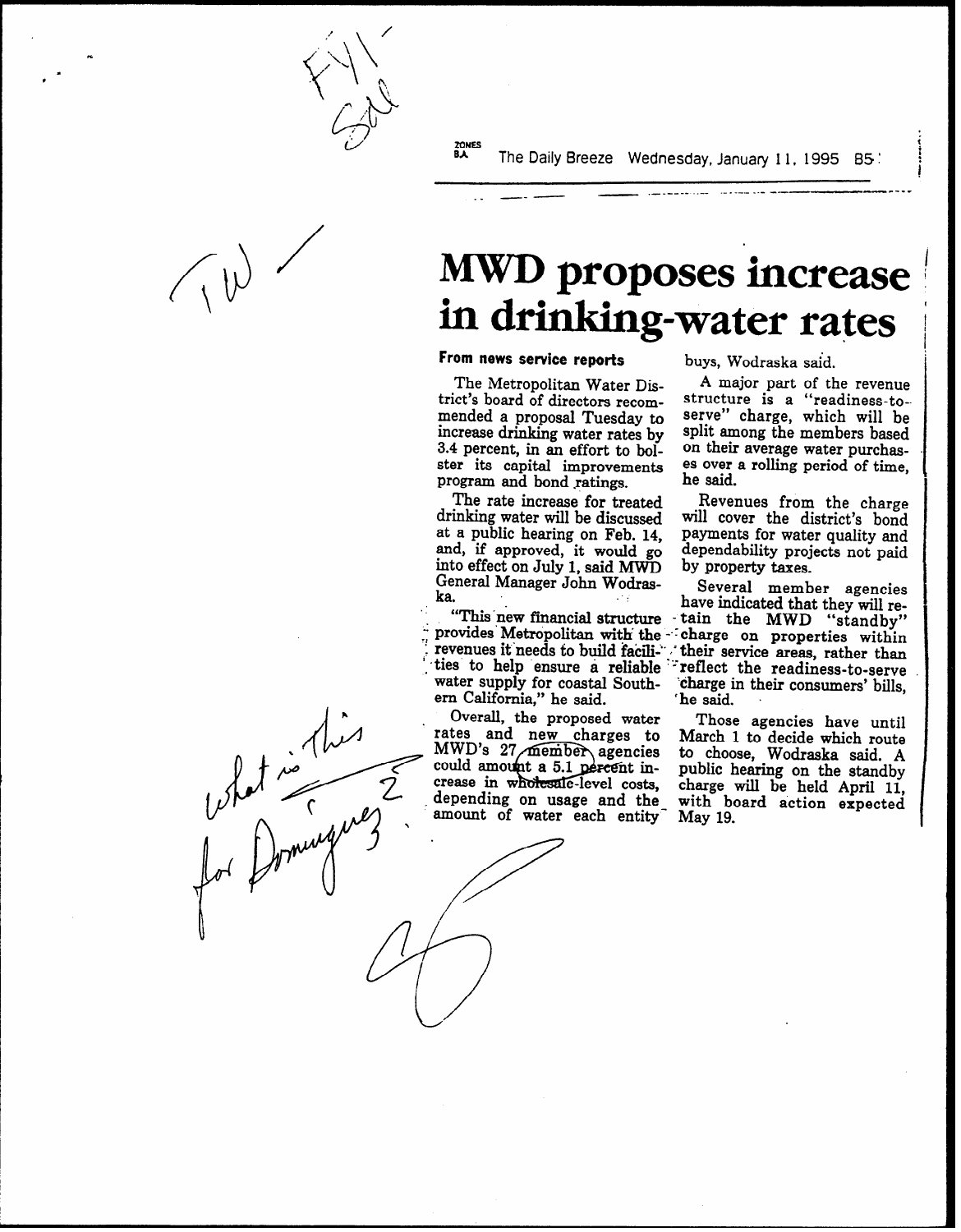### **MWD**

 $7.7.7$ 

 $\frac{1}{2}$  . The  $\frac{1}{2}$  -th  $\frac{1}{2}$ 

. .- .

<u>Jan. CJ. 1995</u>

-.

 $\frac{1}{2}$ 

. METROPOLITAN WATER DISTRICT OF SOUTHERN CALIFORNIA<br>8–3

**UNIVERSITY** 

#### April 20, 1994

(Finance and Insurance Committee-Action) Board of Directors (Water Problems Committee-Action)

General Manager

Administration of the Readiness-to-Serve Charge and the New Demand Charge

#### Report

Two administrative details on the Readiness-to-Serve (RTS) Charge and the New Demand Charge are brought to your attention. First, at the April meeting your Board affirmed that long-term storage water would be included in the Readiness-to-Serve Charge upon its use beginning in fiscal year 1994-95. A method of accounting for such water use is proposed in this letter. Second, the base for the New Demand Charge has been refined to more closely reflect normal demands on Metropolitan.

#### Issue

Under the recently adopted rate structure, long-term storage water is exempt from the RTS and New Demand Charges at the time of delivery. Long-term storage water includes direct groundwater replenishment, water taken under the Cooperative Storage Program, the 1993 Demonstration Storage Program, cyclic storage, and the May through September 1993 seasonal storage program; and season'al storage water defined as long-tern in the 1988-89 Seasonal Storage Service Handbook. In the Handbook, long-term seasonal storage water is that water an agency leaves in storage past the end of the fiscal year (June 30) through avoided production during a period of availability (normally October 1 through April 30). When this long-term storage water is ultimately used it is under the control of the member agency and is exceedingly difficult for Metropolitan to track. However, all water that is sold should support Metropolitan's Capital Improvement Program . (CIp) through the RTS Charge and the New Demand Charge, if applicable.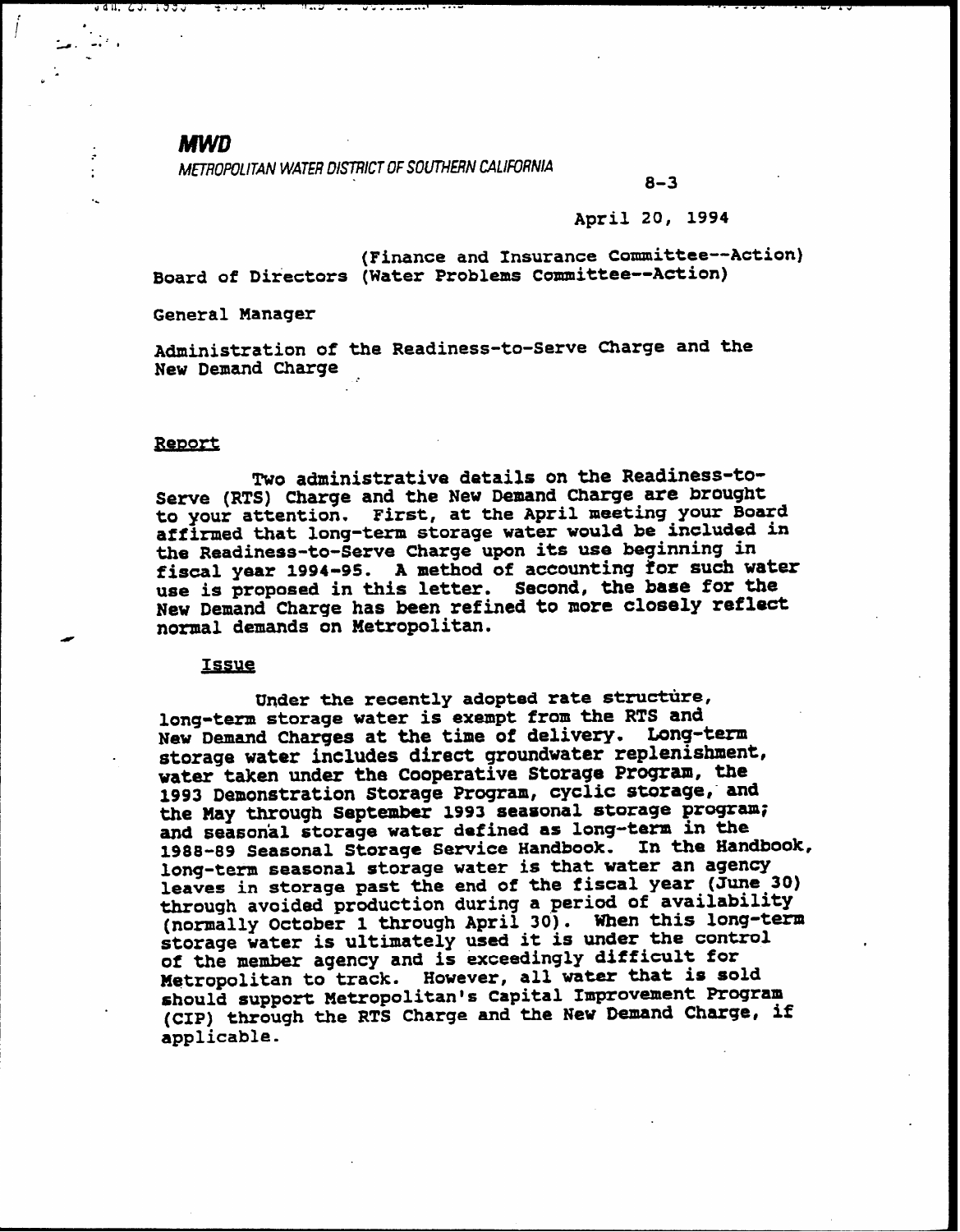## **Figure1**

## Water Exempt from Readiness-to-Serve Charge

 $\frac{\alpha}{\alpha}$ 

Killer

 $\frac{3}{12}$  $\frac{1}{2}$ 

**Societar California** 

co<br>a a a

|                                                  | FY 92-93 |  |  |  |  | FY 93-94 |  |                                    |  |  |  |  |  |  |  |  |  |  |  |                                    |  |
|--------------------------------------------------|----------|--|--|--|--|----------|--|------------------------------------|--|--|--|--|--|--|--|--|--|--|--|------------------------------------|--|
|                                                  |          |  |  |  |  |          |  | J, A, S, O, N, D, J, F, M, A, M, J |  |  |  |  |  |  |  |  |  |  |  | J, A, S, O, N, D, J, F, M, A, M, J |  |
| 1) Long-term Seasonal<br>(as defined in          |          |  |  |  |  |          |  |                                    |  |  |  |  |  |  |  |  |  |  |  |                                    |  |
| <b>SSS handbook)</b>                             |          |  |  |  |  |          |  |                                    |  |  |  |  |  |  |  |  |  |  |  |                                    |  |
| 2) Summer Seasonal<br>(May through September)    |          |  |  |  |  |          |  |                                    |  |  |  |  |  |  |  |  |  |  |  |                                    |  |
| 3) Direct Groundwater<br>Replenishment           |          |  |  |  |  |          |  |                                    |  |  |  |  |  |  |  |  |  |  |  |                                    |  |
|                                                  |          |  |  |  |  |          |  |                                    |  |  |  |  |  |  |  |  |  |  |  |                                    |  |
| 4) Cylic Storage                                 |          |  |  |  |  |          |  |                                    |  |  |  |  |  |  |  |  |  |  |  |                                    |  |
| 5) One-Time Drought<br><b>Storage Agreements</b> |          |  |  |  |  |          |  |                                    |  |  |  |  |  |  |  |  |  |  |  |                                    |  |
| 6) 1993 Demonstration<br><b>Storage Program</b>  |          |  |  |  |  |          |  |                                    |  |  |  |  |  |  |  |  |  |  |  |                                    |  |
| 7) Cooperative                                   |          |  |  |  |  |          |  |                                    |  |  |  |  |  |  |  |  |  |  |  |                                    |  |
| <b>Storage Program</b>                           |          |  |  |  |  |          |  |                                    |  |  |  |  |  |  |  |  |  |  |  |                                    |  |